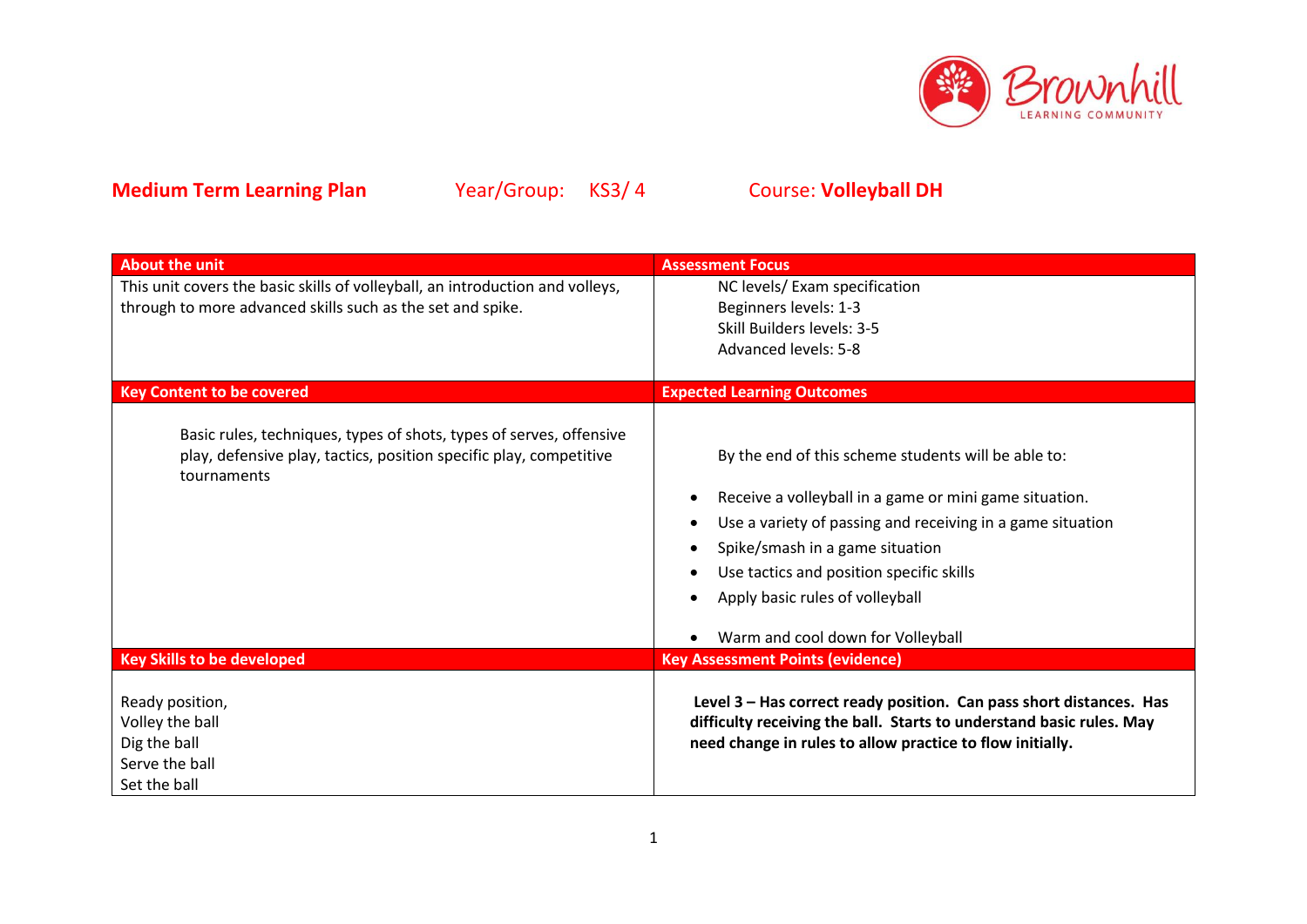

| Spike/smash the ball                                                                      |                                                                                                                                                                                                                                                                                                                                                                                                                                                                           |
|-------------------------------------------------------------------------------------------|---------------------------------------------------------------------------------------------------------------------------------------------------------------------------------------------------------------------------------------------------------------------------------------------------------------------------------------------------------------------------------------------------------------------------------------------------------------------------|
| Touch rules and court markings<br>Competitive play                                        | Level 5 - Has good court awareness, starts to select correct shots and<br>passes at the right time. Can serve under arm with some consistency<br>but may be able to target a weak receiver. Knows how to apply most<br>rules. Starts to understand team tactics.                                                                                                                                                                                                          |
|                                                                                           | Level 8 - Can play all shots mostly with the correct technique and is<br>able to use a variety of tactics. Is beginning to try and 'mask' which<br>shot he/she is going to play $-$ deceptively. Is beginning to cover the<br>court during mini games and full games. Is secure in his/her<br>knowledge of scoring. Can serve both ways and target the area with<br>consistency and good precision. Can set and spike with teammates<br>using teamwork and communication. |
| <b>Language for Learning</b>                                                              | Links to EBD/ personal, social and emotional needs                                                                                                                                                                                                                                                                                                                                                                                                                        |
|                                                                                           |                                                                                                                                                                                                                                                                                                                                                                                                                                                                           |
| Correct shot names<br>Basic scoring system<br>Game rules<br>Communicating with team mates | L1 - Is attentive and has an interest in school work.<br>L4 - Works efficiently in a group/team.<br>C3 - Only interrupts and seeks attention appropriately.<br>C4 - Is physically and verbally peaceable.<br>C5 - Respects property/equipment.<br>E5 - Is emotionally stable and shows self-control.                                                                                                                                                                      |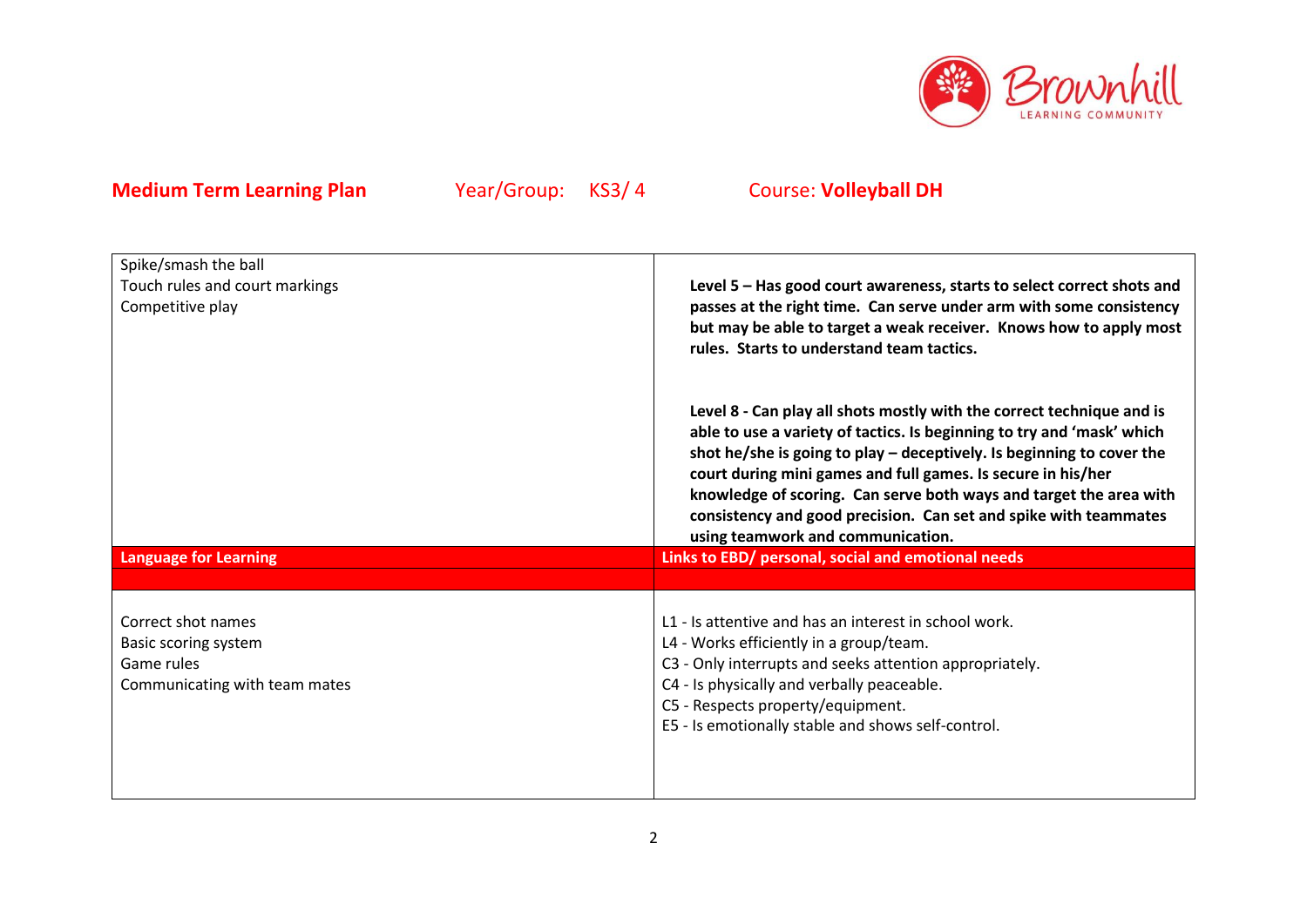

| <b>Session</b> | <b>Learning Objectives</b>                            | <b>Content to be covered</b>                                   | <b>Suggested Pedagogy/Teaching</b><br><b>Activities</b> | <b>Learning Outcomes</b><br>(Assessment descriptors for<br>this lesson)                                               |
|----------------|-------------------------------------------------------|----------------------------------------------------------------|---------------------------------------------------------|-----------------------------------------------------------------------------------------------------------------------|
|                | Warm up and cool<br>down before and<br>after exercise | Pupils will cover the 3 stage warm up<br>and cool down process | Key teaching points<br>Warm up                          | By the end of the<br>lesson, pupils will be<br>able to understand how<br>to warm up and cool<br>down when exercising. |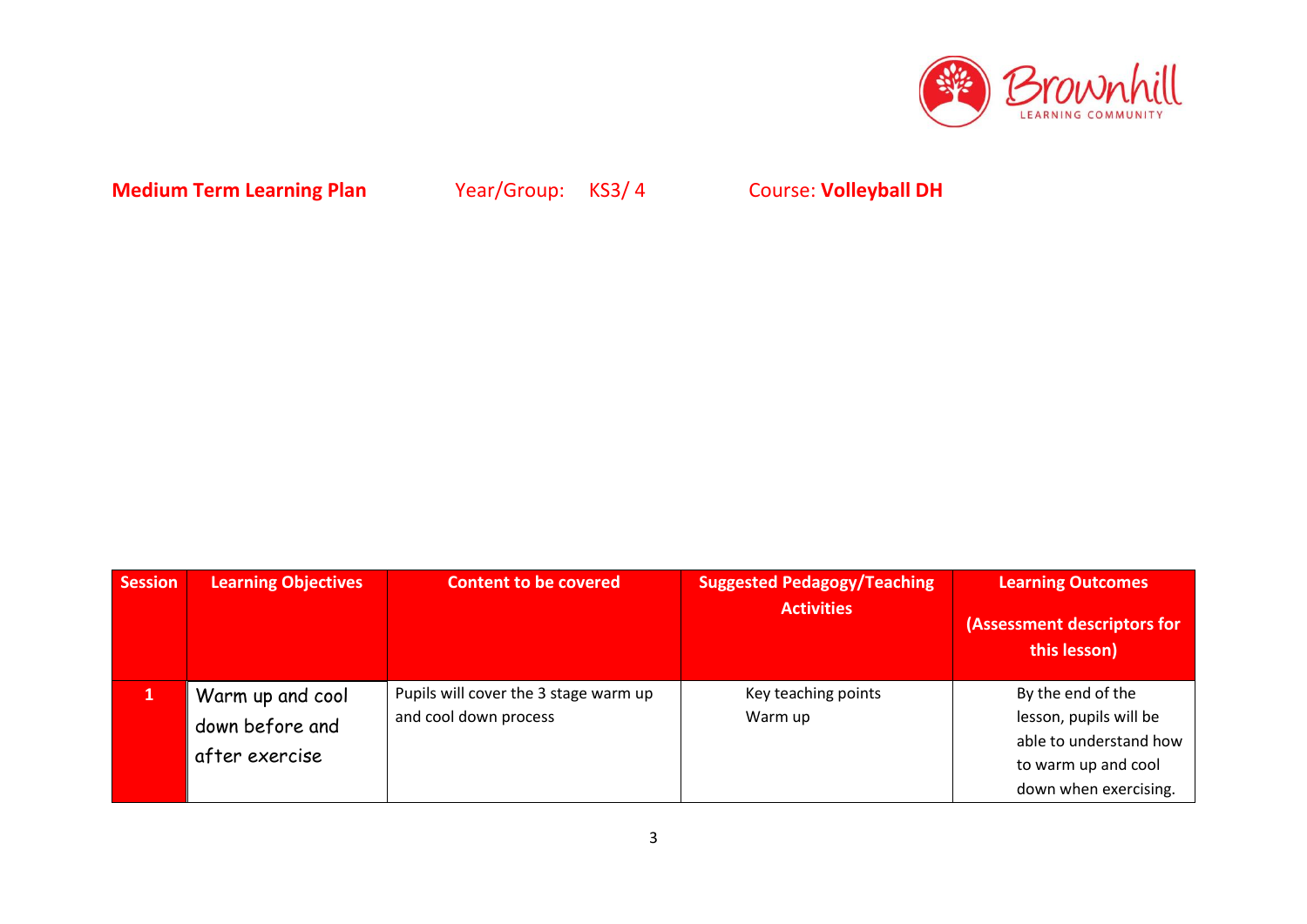

|  | 1.<br>2.<br>3. | Warm up starts with pulse<br>raising activities such as<br>easy jogging or cycling, or<br>anything that gently raises<br>the heart rate.<br>Next come mobility<br>exercises for the joints, such<br>as arm circling for<br>shoulders, skipping for<br>ankles and knees and pelvis<br>swivels for the hips.<br>Stretching comes next and<br>stretches should be dynamic<br>(moving, not held) for a<br>warm up, such as high knees<br>to stretch hamstrings, heel<br>flicks to stretch quadriceps<br>and side-steps to stretch<br>groins.<br>Cool down Cool down starts | Most pupils will<br>understand the 3-stage<br>warm up.<br>Some pupils will be<br>competent in leading a 3-<br>stage warm up and cool<br>down. |
|--|----------------|------------------------------------------------------------------------------------------------------------------------------------------------------------------------------------------------------------------------------------------------------------------------------------------------------------------------------------------------------------------------------------------------------------------------------------------------------------------------------------------------------------------------------------------------------------------------|-----------------------------------------------------------------------------------------------------------------------------------------------|
|  |                | with low intensity exercise                                                                                                                                                                                                                                                                                                                                                                                                                                                                                                                                            |                                                                                                                                               |
|  |                | such as light jogging,                                                                                                                                                                                                                                                                                                                                                                                                                                                                                                                                                 |                                                                                                                                               |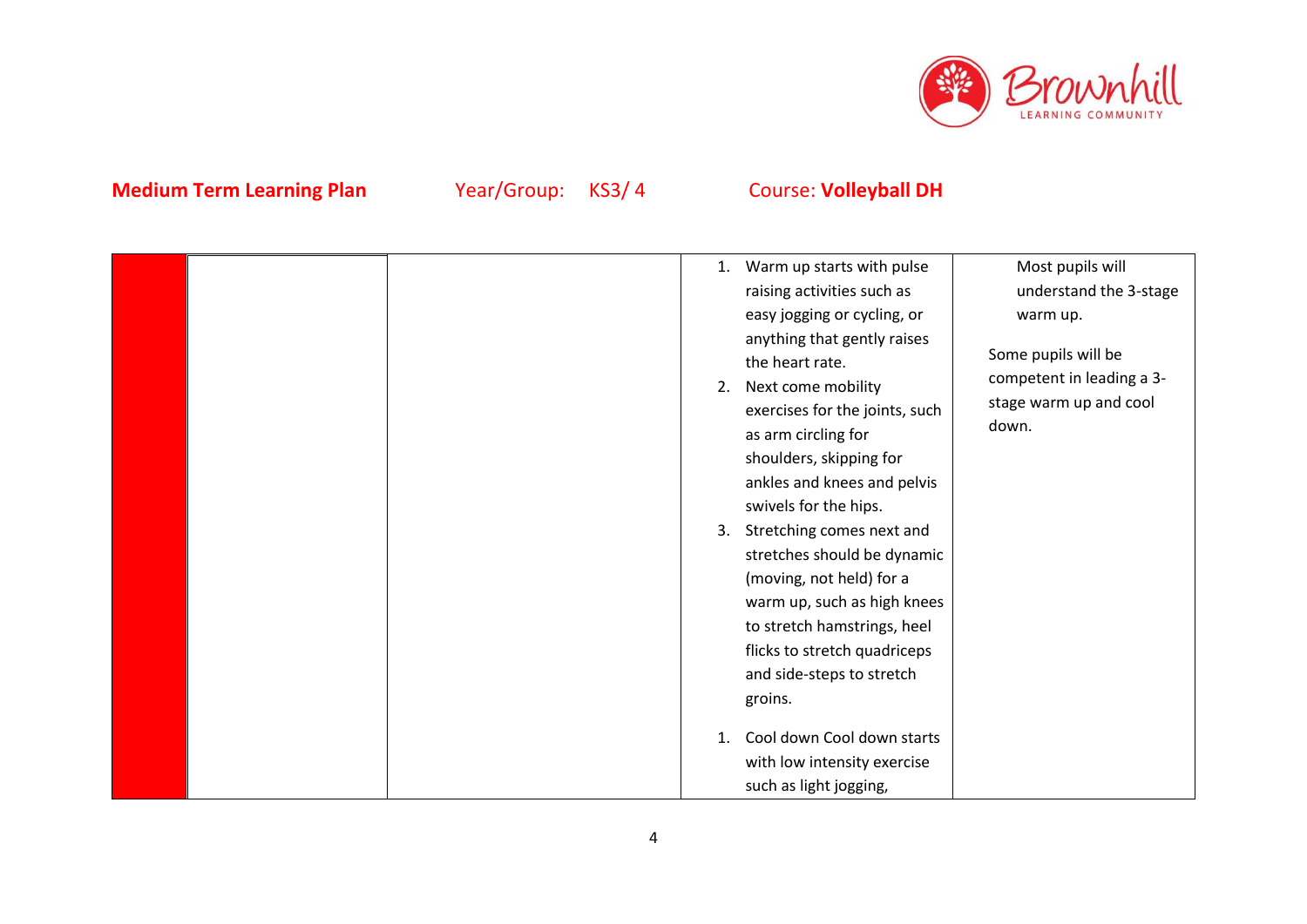

|  | medium pace walking or               |  |
|--|--------------------------------------|--|
|  | easy cycling, anything that          |  |
|  | allows the heart rate to             |  |
|  | maintain an increased rate           |  |
|  | then gradually decrease.             |  |
|  |                                      |  |
|  | This is followed by<br>2.            |  |
|  | stretching, which is usually         |  |
|  | more static (held) in a cool         |  |
|  | down. The major muscle               |  |
|  | groups used in the activity          |  |
|  | should be stretched.                 |  |
|  |                                      |  |
|  | Pupils to take turns in leading a    |  |
|  | section of a warm up in small groups |  |
|  | finishing with a game conditioned    |  |
|  | volleyball or dodgeball              |  |
|  |                                      |  |
|  |                                      |  |
|  |                                      |  |
|  |                                      |  |
|  |                                      |  |
|  |                                      |  |
|  |                                      |  |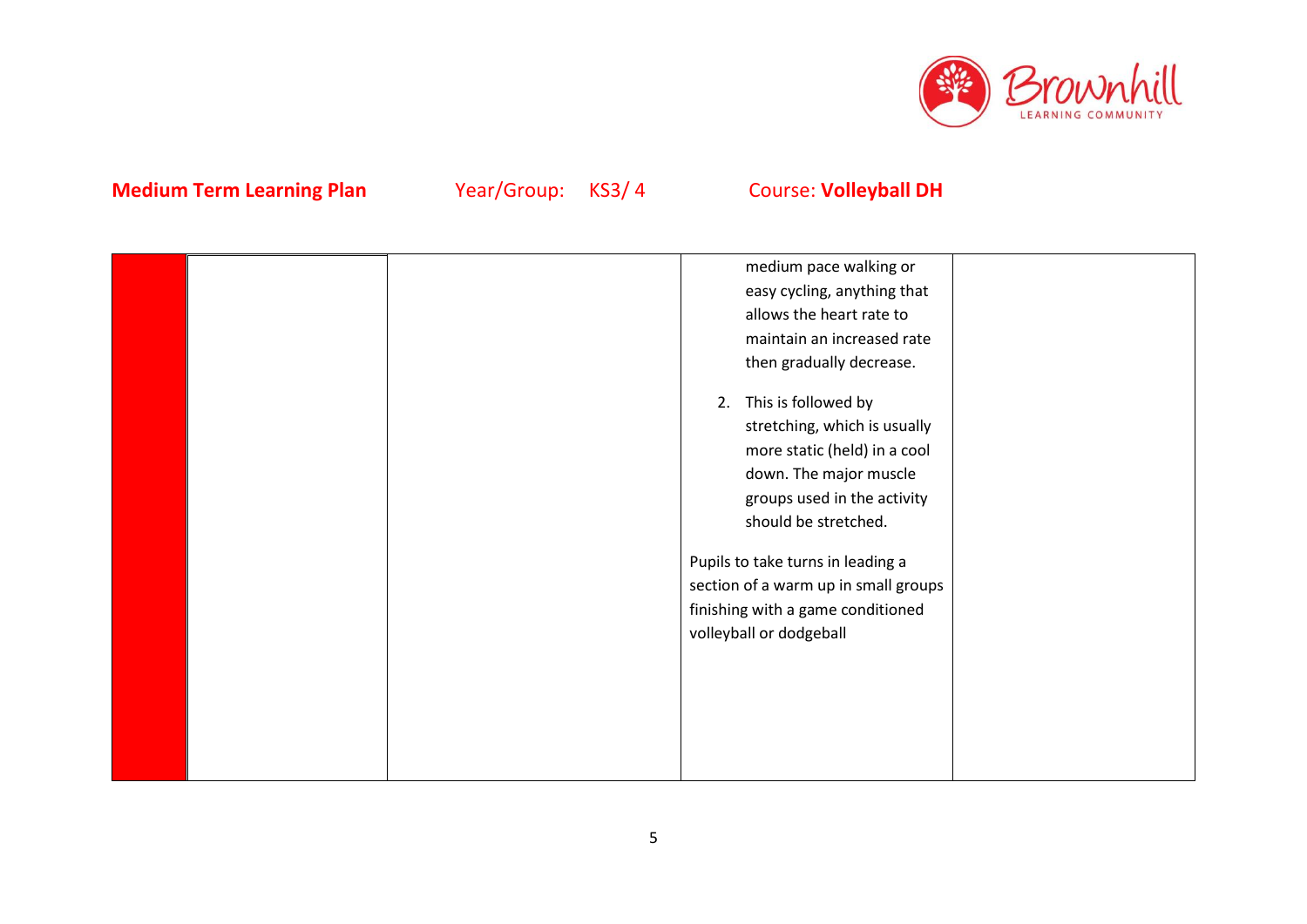

| 2 <sup>1</sup> | Be in a ready                                     | Pupils cover how to receive the ball in | Key teaching points                                                                                                                                                                                                                                                                                                     | By the end of the lesson, pupils                                                                                                                                            |
|----------------|---------------------------------------------------|-----------------------------------------|-------------------------------------------------------------------------------------------------------------------------------------------------------------------------------------------------------------------------------------------------------------------------------------------------------------------------|-----------------------------------------------------------------------------------------------------------------------------------------------------------------------------|
|                | position whilst<br>waiting to receive<br>the ball | the ready position                      | the knees are bent, the hands are<br>out in front of the player at waist<br>level and just outside the knees, and<br>the player's weight is balanced<br>forward.<br>4-direction drill - partner feeds and<br>player receives in ready position<br>moving forward, back, left, right and<br>angles. Dependent on ability | will be able to replicate the<br>ready position.<br>Most will replicate in a<br>conditioned drill scenario.<br>Some will be able to replicate In<br>a competitive scenario. |
|                |                                                   |                                         | receiver can catch, volley, dig back<br>to partner. Can alter distance and<br>pass height for differentiation.<br>Balls must be pumped up,<br>flat balls don't work with<br>the drill.                                                                                                                                  |                                                                                                                                                                             |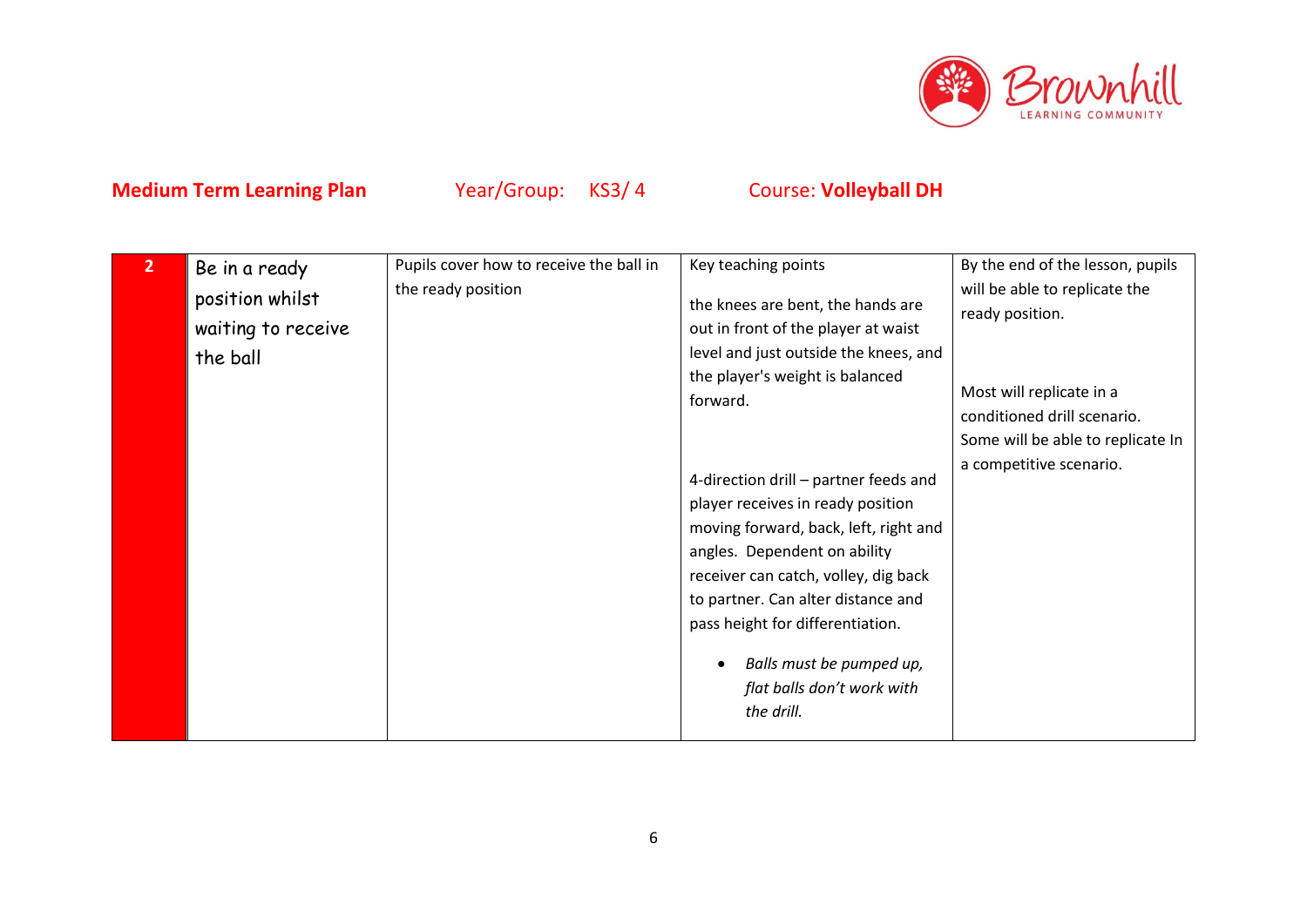

| $\overline{3}$ | Volley the ball | Pupils cover how to volley the ball up | Warm up - white line facing net half   | By the end of the lesson, pupils   |
|----------------|-----------------|----------------------------------------|----------------------------------------|------------------------------------|
|                |                 | into the air from the ready position   | court, 1 catch 2 then swap, CHASSE     | will be able to replicate the      |
|                |                 |                                        | , SIDE TO SIDE FOOTWORK                | volley. Most will replicate in a   |
|                |                 |                                        |                                        | conditioned drill scenario.        |
|                |                 |                                        |                                        | Some will be able to replicate In  |
|                |                 |                                        | Volley demo & drill - feed and         | a competitive scenario.            |
|                |                 |                                        | volley                                 |                                    |
|                |                 |                                        |                                        |                                    |
|                |                 |                                        |                                        |                                    |
|                |                 |                                        |                                        |                                    |
|                |                 |                                        | Volley rally in 2 or $3 - try$ to beat |                                    |
|                |                 |                                        | last score                             |                                    |
| 4              | Dig the ball    | Pupils cover how to dig the ball from  | Warm up - white line facing net half   | By the end of the lesson, pupils   |
|                |                 | below the shoulders from the ready     | court, 1 catch 2 then swap, CHASSE     | will be able to replicate the dig. |
|                |                 | position                               | , SIDE TO SIDE FOOTWORK                | Most will replicate in a           |
|                |                 |                                        |                                        |                                    |
|                |                 |                                        |                                        | conditioned drill scenario.        |
|                |                 |                                        |                                        | Some will be able to replicate In  |
|                |                 |                                        |                                        | a competitive scenario.            |
|                |                 |                                        | Dig demo & drill - feed and dig-       |                                    |
|                |                 |                                        | very distance dependent on ability     |                                    |
|                |                 |                                        | and height                             |                                    |
|                |                 |                                        |                                        |                                    |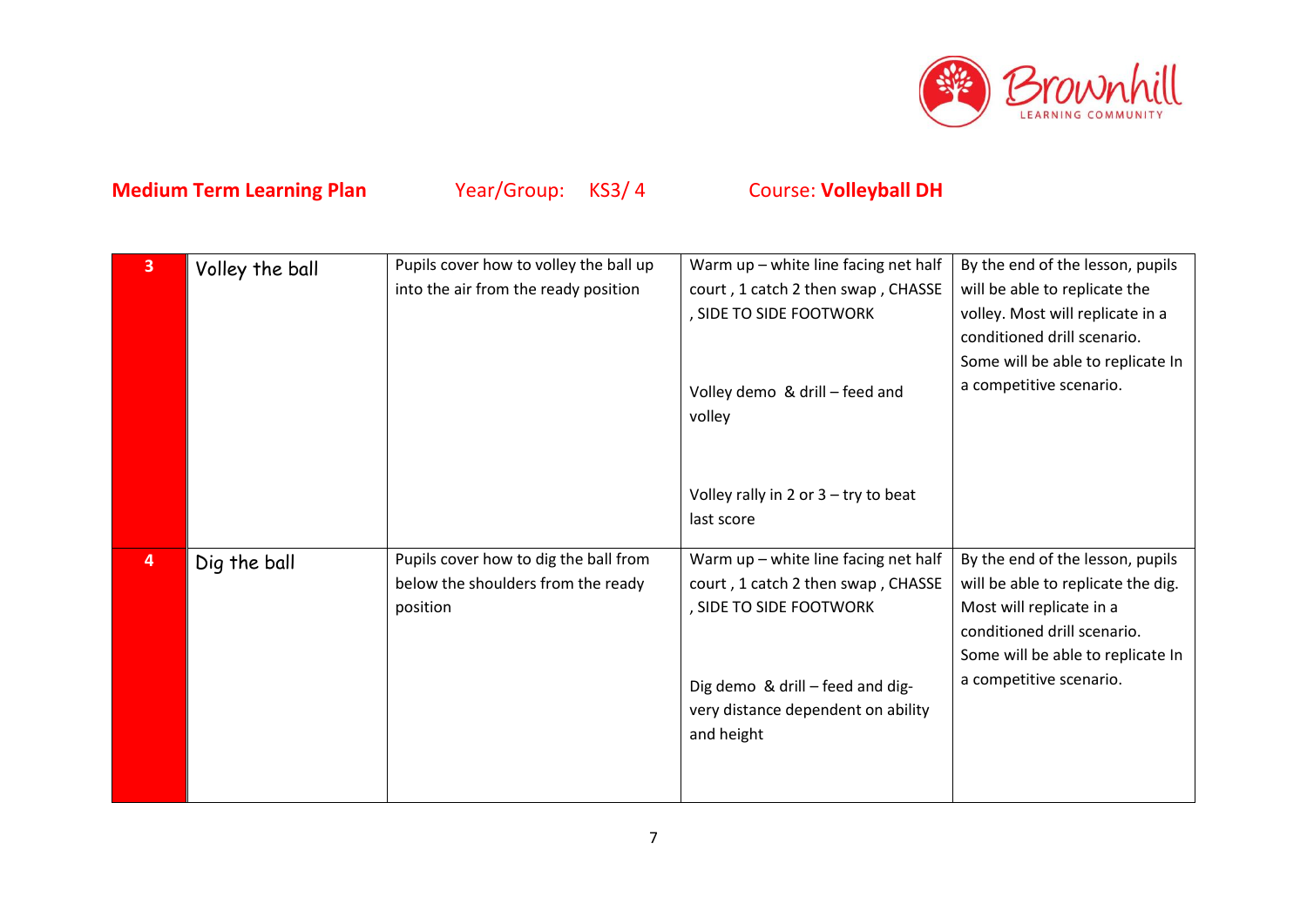

|                |                                           |                                                                                                 | Dig rally in 2 or $3 - try$ to beat last<br>score<br>Mini game recap rules and serving                                                                                                                                                                                           |                                                                                                                                                                                                                 |
|----------------|-------------------------------------------|-------------------------------------------------------------------------------------------------|----------------------------------------------------------------------------------------------------------------------------------------------------------------------------------------------------------------------------------------------------------------------------------|-----------------------------------------------------------------------------------------------------------------------------------------------------------------------------------------------------------------|
| 5 <sup>1</sup> | Perform the<br>underarm service<br>action | Pupils cover how to serve under arm to<br>the opponents half of the court from<br>the back line | Warm up - white line facing net half<br>court, 1 catch 2 then swap, CHASSE<br>, SIDE TO SIDE FOOTWORK<br>Serve demo & drill - underhand,<br>overhead serves<br>Serving to targets - cones, hoops of<br>different sizes for differentiation.<br>Mini-game recap rules and serving | By the end of the lesson, pupils<br>will be able to replicate the<br>underarm serve. Most will<br>replicate in a conditioned drill<br>scenario. Some will be able to<br>replicate In a competitive<br>scenario. |
| $6\phantom{1}$ | The court markings                        | Pupils know the court markings for<br>service and in game play                                  | Conditioned game can use adapted<br>rules such as one bounce allowed to<br>allow flow of game and learn court                                                                                                                                                                    | By the end of the lesson, pupils<br>will be able to understand the<br>court markings. Most will<br>replicate in a conditioned drill                                                                             |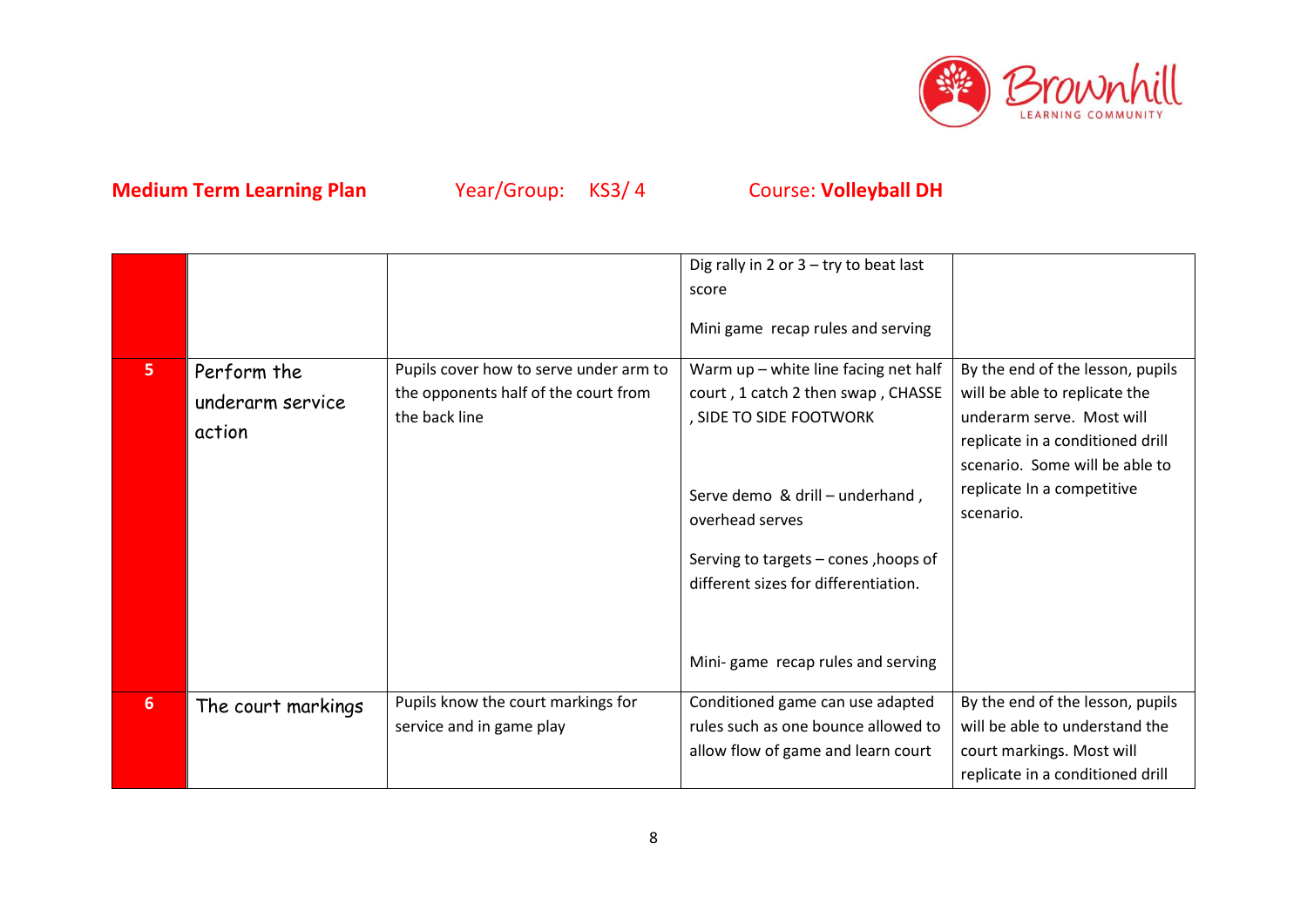

|                         |                        |                                                                                    | markings- can also complete<br>worksheet to label court markings.                                                                                                                                  | scenario. Some will be able to<br>replicate In a competitive<br>scenario.                                                                                                                                   |
|-------------------------|------------------------|------------------------------------------------------------------------------------|----------------------------------------------------------------------------------------------------------------------------------------------------------------------------------------------------|-------------------------------------------------------------------------------------------------------------------------------------------------------------------------------------------------------------|
| $\overline{\mathbf{z}}$ | Touch rules            | Pupils cover the three touch rule per<br>team and no second touch in<br>succession | Small-sided games or mini<br>tournament competition. Teacher<br>and peers can use assessment<br>sheets to grade and feedback to<br>learners.<br>Teams shout out the number of<br>touches per play. | By the end of the lesson, pupils<br>will be able to understand the<br>touch rules. Most will replicate<br>in a conditioned drill scenario.<br>Some will be able to replicate In<br>a competitive scenario.  |
| 8                       | Set and<br>Spike/smash | Pupils cover how to set up a team mate<br>for a spike/smash                        | Warm up - white line facing net half<br>court, 1 catch 2 then swap, CHASSE<br>, SIDE TO SIDE FOOTWORK<br>Spike demo & drill - feed and spike                                                       | By the end of the lesson, pupils<br>will be able to replicate the set<br>and spike. Most will replicate in<br>a conditioned drill scenario.<br>Some will be able to replicate In<br>a competitive scenario. |
|                         |                        |                                                                                    | Tip over and drill                                                                                                                                                                                 |                                                                                                                                                                                                             |